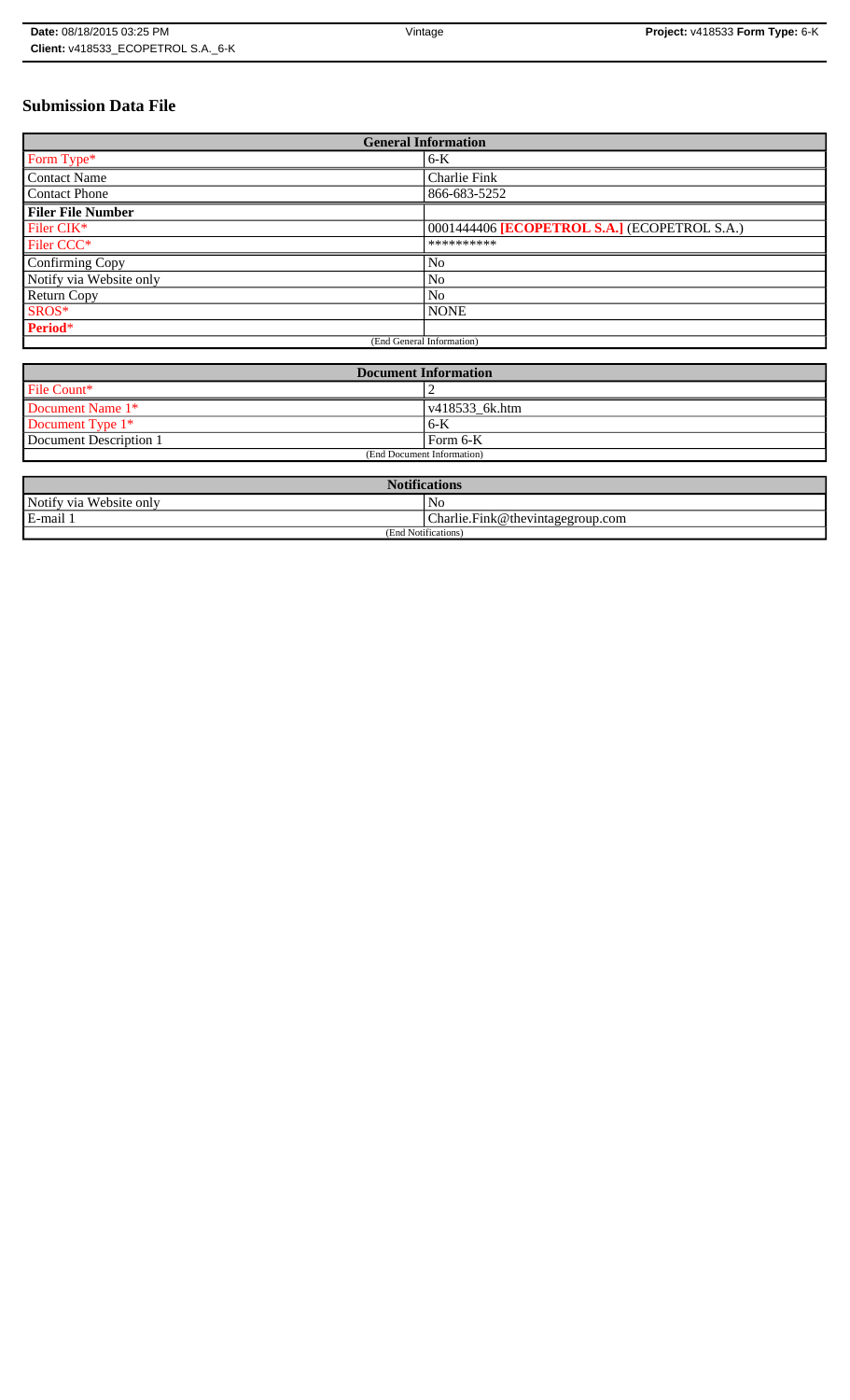#### **UNITED STATES SECURITIES AND EXCHANGE COMMISSION Washington, D.C. 20549**

### **FORM 6-K**

#### **REPORT OF FOREIGN PRIVATE ISSUER PURSUANT TO RULE 13a-16 OR 15d-16 UNDER THE SECURITIES EXCHANGE ACT OF 1934**

For the month of August, 2015 Commission File Number 001-34175

ECOPETROL S.A.

(Exact name of registrant as specified in its charter)

N.A.

(Translation of registrant's name into English)

COLOMBIA

(Jurisdiction of incorporation or organization)

Carrera 13 No. 36 – 24 BOGOTA D.C. – COLOMBIA

(Address of principal executive offices)

Indicate by check mark whether the registrant files or will file annual reports under cover of Form 20-F or Form 40-F.

Form 20-F  $\boxtimes$  Form 40-F  $\Box$ 

Indicate by check mark if the registrant is submitting the Form 6-K in paper as permitted by Regulation S-T Rule 101(b)(1)

Yes $\square$  No  $\square$ 

Indicate by check mark if the registrant is submitting the Form 6-K in paper as permitted by Regulation S-T Rule 101(b)(7)

 $\mathbf{Yes} \ \square \ \mathbf{No} \ \boxtimes$ 

Indicate by check mark whether the registrant by furnishing the information contained in this form is also thereby furnishing the information to the Commission pursuant to Rule 12g3-2(b) under the Securities Exchange Act of 1934.

### $Yes \Box No \boxtimes$

If "Yes" is marked, indicate below the file number assigned to the registrant in connection with Rule 12g3-2(b): 82-  $N/A$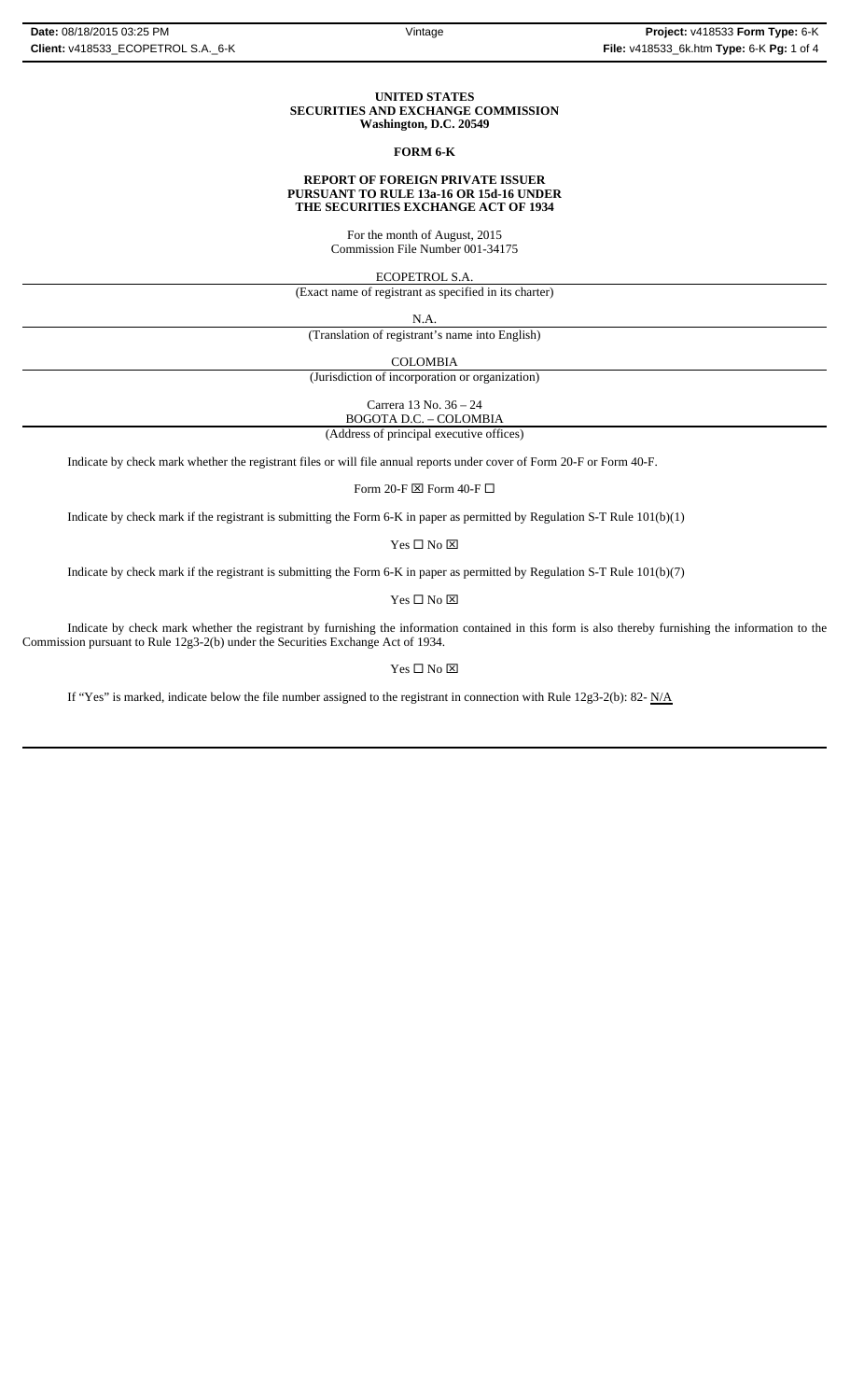

## **MATERIAL INFORMATION**

### **ECOPETROL ADOPTS MEASURES TO GUARANTEE THE ADEQUATE REPRESENTATION OF SHAREHOLDERS AT THE EXTRAORDINARY SHAREHOLDERS' MEETING**

In accordance with Resolution 116 of 2002, the Board of Directors of Ecopetrol S.A. (BVC: ECOPETROL; NYSE: EC; TSX: ECP) ("Ecopetrol" or the "Company") approved the following measures to guarantee the adequate representation of the Shareholders at the Extraordinary Shareholders' Meeting to be held on Friday, September 4th, 2015 due to the resignation of the Director Gonzalo Restrepo López and the election of his replacement:

- 1. Ordered the Company's management to inform shareholders of their right to be represented at the Shareholders' Meeting through a proxy and the legal requirements that those proxies must satisfy.
- 2. Instructed the Company's employees to participate in reviewing shareholder proxies and not to accept proxies that do not comply with the requirements established by Colombian law.
- 3. Instructed the Company's management to inform the Company's managers and employees that they may not recommend to shareholders that they vote on certain way about any specific item.
- 4. Instructed the Company's management to inform the Company's managers and employees not to suggest, coordinate, or agree with shareholders on the submission of shareholder proposals during the Shareholders' Meeting.
- 5. Instructed the Company's management to inform the Company's managers and employees not to suggest, coordinate or agree with shareholders voting in favor or against any given shareholder proposal presented at the Shareholders' Meeting.
- 6. Instructed the Company's management to inform Shareholders that they cannot grant proxies to persons who are directly, or indirectly, part of the company's management.
- 7. Instructed the Company's managers to adopt all measures necessary to ensure that the Company's employees act in neutrally when interacting with shareholders.
- 8. Appointed the Secretary General of Ecopetrol as the person responsible for verifying adequate compliance with these measures.
- 9. Appointed the Legal Vice-Presidency as the internal division responsible for reviewing shareholders' proxies.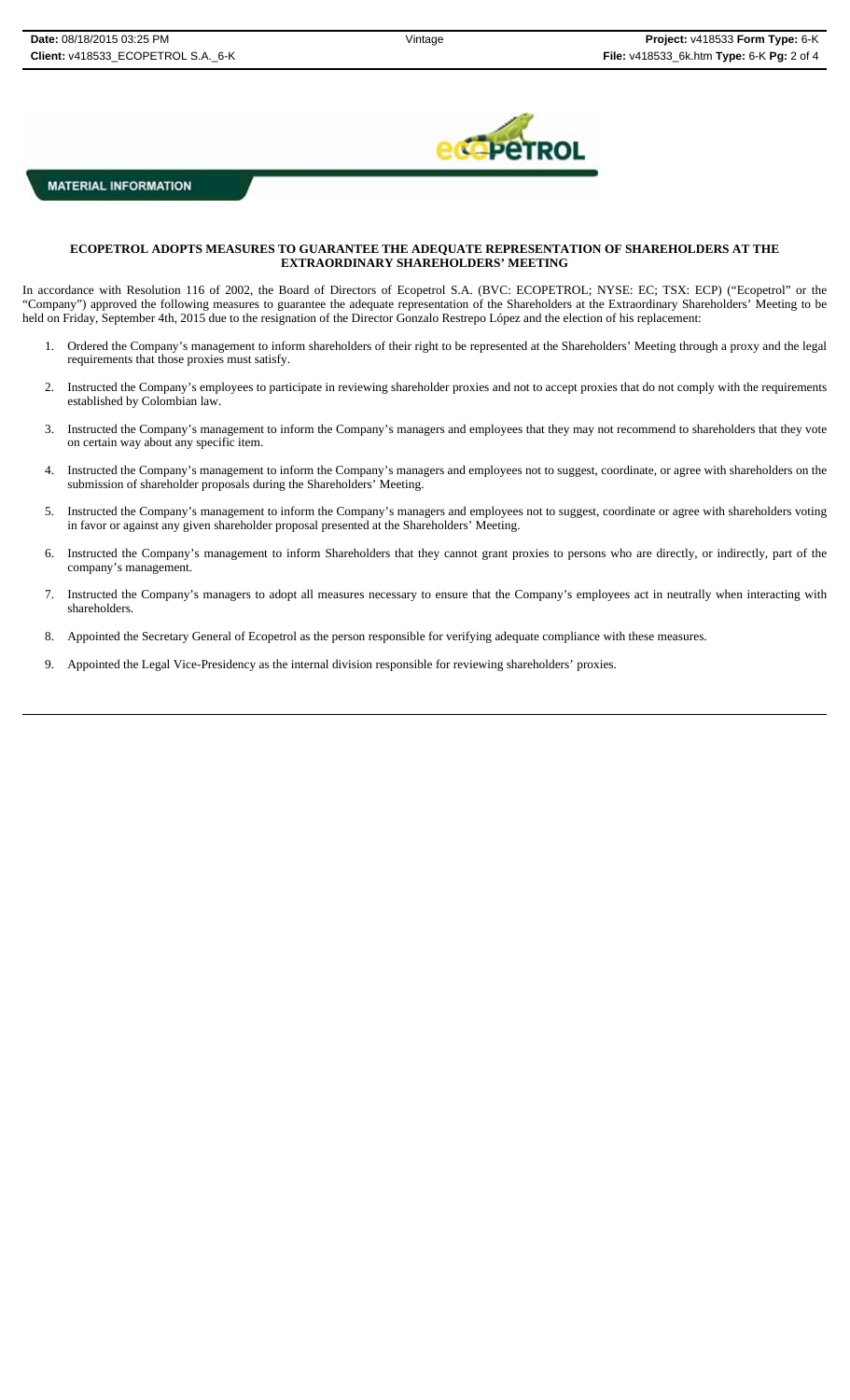## **MATERIAL INFORMATION**

--------------------------------------

The measures listed above adopted by the Board of Directors of Ecopetrol were made public to the general market by the Chairman of the Board of Directors (acting through the Superintendent for Issuers) prior to the Shareholders' Meeting.

### **Bogota, August 18, 2015**

*Ecopetrol is the largest company in Colombia and is an integrated oil and gas company; it is among the top 40 oil companies in the world and among the top four oil companies in Latin America. Besides Colombia – where it generates over 60% of the national production – it has exploration and production activities in Brazil, Peru, and the US (Gulf of Mexico). Ecopetrol owns the largest refinery in Colombia, most of the pipeline and multi-product pipeline network in the country, and is significantly increasing its participation in bio-fuels.* 

*This release contains statements that may be considered forward looking statements within the meaning of Section 27A of the U.S. Securities Act of 1933 and Section 21E of the U.S. Securities Exchange Act of 1934. All forward-looking statements, whether made in this release or in future filings or press releases or* orally, address matters that involve risks and uncertainties, including in respect of the Company's prospects for growth and its ongoing access to capital to fund *the Company's business plan, among others. Consequently, changes in the following factors, among others, could cause actual results to differ materially from those included in the forward-looking statements: market prices of oil and gas, our exploration and production activities, market conditions, applicable regulations, the exchange rate, Ecopetrol's competitiveness and the performance of Colombia's economy and industry, to mention a few. We do not intend, and do not assume any obligation to update these forward-looking statements.*

#### **For further information, please contact:**

**Head of Corporate Finance and Investor Relations (a)** María Catalina Escobar Phone: (+571) 234 5190 E-mail: investors@ecopetrol.com.co

**Media Relations (Colombia)**  Jorge Mauricio Tellez Phone: + 571-234-4329 e-mail: mauricio.tellez@ecopetrol.com.co